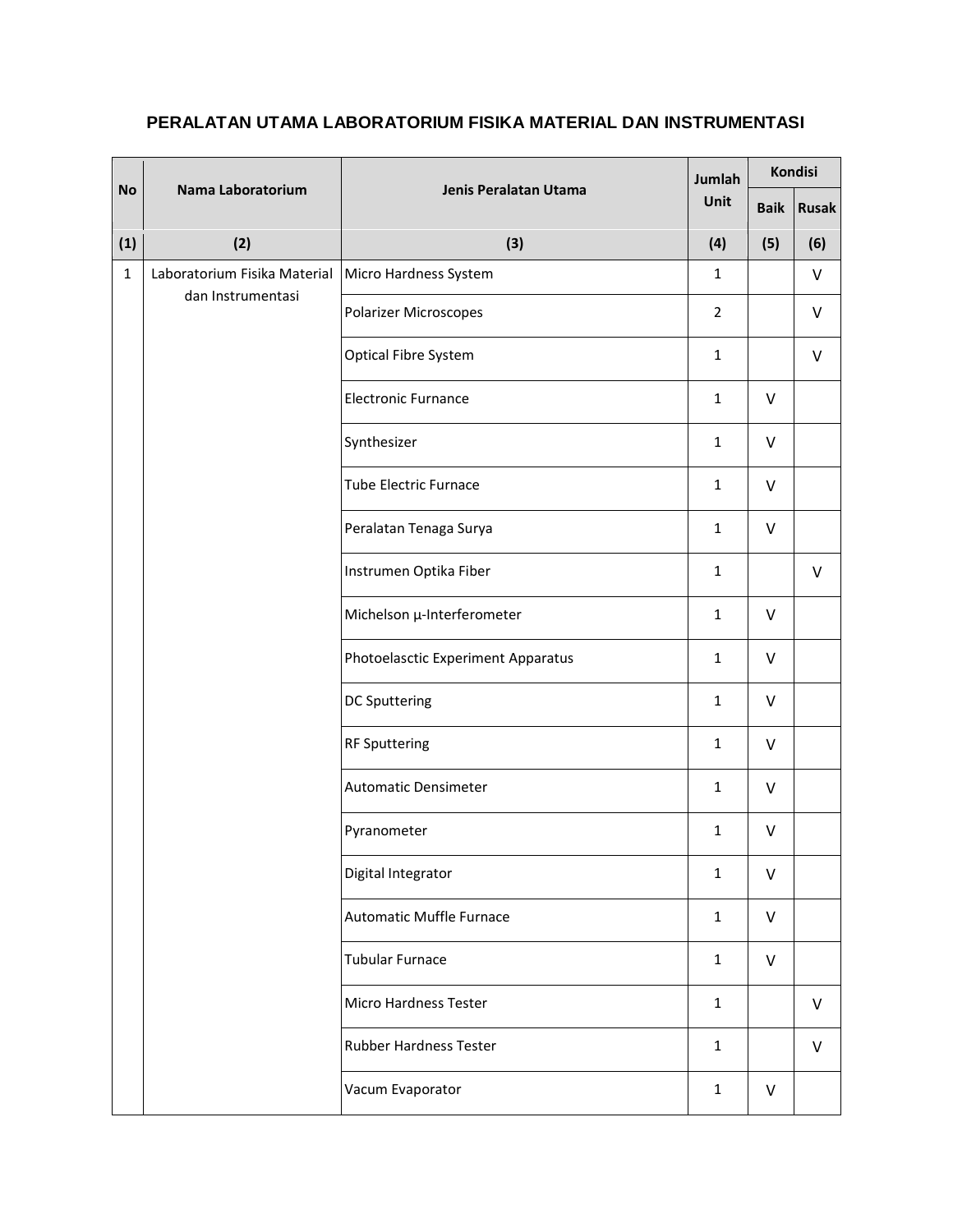|  |                           | <b>Ultrasonic Cleaner</b>                 | $\mathbf{3}$ | V            |         |
|--|---------------------------|-------------------------------------------|--------------|--------------|---------|
|  |                           | <b>Electronic Balance</b>                 | $\mathbf{3}$ | $\vee$       |         |
|  |                           | Oscilloscope                              | $\mathbf{1}$ | $\vee$       |         |
|  |                           | Gas Laser                                 | $\mathbf{1}$ | $\vee$       |         |
|  | Laser Expe. Apparatus Set | $\mathbf{1}$                              | $\vee$       |              |         |
|  | Laser Beam Receivers      | $\mathbf 1$                               | $\vee$       |              |         |
|  | Laser Beam Expander       | $\mathbf{1}$                              | $\vee$       |              |         |
|  | Test Oscillator (R F G)   | $\mathbf{1}$                              | $\vee$       |              |         |
|  | Memoriscope               | $\mathbf{1}$                              | $\vee$       |              |         |
|  |                           | Sun Duration<br>Meter                     | $\mathbf{1}$ | $\vee$       |         |
|  |                           | Converter for<br><b>Sunduration Meter</b> | $\mathbf{1}$ | $\vee$       |         |
|  |                           | Cord Bending                              | $\mathbf 1$  |              | $\sf V$ |
|  |                           | <b>Fatique Tester</b>                     |              |              |         |
|  |                           | <b>Thickness Micrometer</b>               | $\mathbf{1}$ | $\mathsf{V}$ |         |
|  |                           | <b>Spin Coating</b>                       | $\mathbf{1}$ | $\vee$       |         |
|  |                           | Glove box                                 | $\mathbf{1}$ | V            |         |
|  |                           | <b>Function Generator</b>                 | $\mathbf{1}$ | $\vee$       |         |
|  |                           | <b>Hot Plate Stirer</b>                   | 5            | $\sf V$      |         |
|  |                           | Lux Meter                                 | $\mathbf 1$  | $\vee$       |         |
|  |                           | I - V Meter                               | $\mathbf 1$  | $\vee$       |         |
|  |                           | E-Nose                                    | $\mathbf{1}$ | $\sf V$      |         |
|  |                           | UV-Vis USB 4000                           | $\mathbf{1}$ | $\vee$       |         |